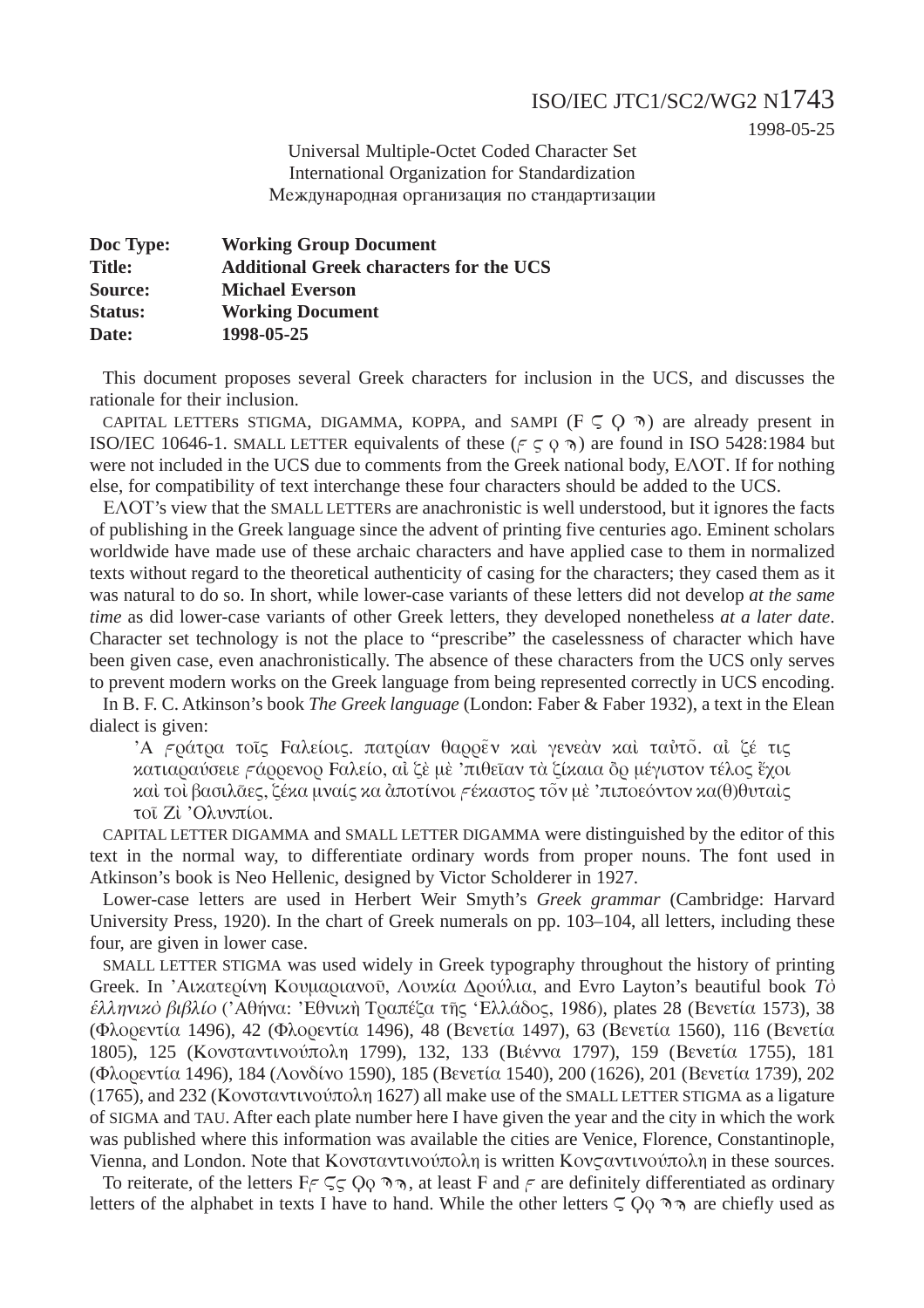numerals, all appear with lower-case forms (as in Atkinson 1932), and the lower-case  $\zeta$  has particularly wide use as a ligature in Greek typography. These four missing SMALL LETTERs should be added to the UCS.

Two other characters are also proposed here for inclusion. While there are many ligatures used in early Greek typography, not all of them need be encoded in the UCS. But *two* of them should be considered because of their uniqueness, their ubiquitousness, and their *contemporary* and *public* use.

Several other special typographical variants of Greek letters are already encoded in the UCS. Among these are  $6$  GREEK BETA SYMBOL,  $\vartheta$  GREEK THETA SYMBOL, and  $\varpi$  GREEK PI SYMBOL. These may be used as technical symbols, or as typographical variants in Greek texts, particularly in texts of a couple of centuries ago. I propose the addition of  $\chi$  GREEK KAI SYMBOL,  $\ddot{o}$  GREEK CAPITAL LETTER OU, and 8 GREEK SMALL LETTER OU.

The GREEK KAI SYMBOL was used in early Greek typography as an abbreviation (not a ligature) for *καλ* 'and'. Just as the Latin word *et* 'and' can be represented by the abbreviation &, so καλ was represented by  $\chi$  (or  $\dot{\chi}$ ). Apart from its frequent appearance in early Greek typography, I recently noticed that this sign is in *common* use in contemporary Athens. Many, many shops use the character & to denote  $\alpha$ αί on their shop signs, but a considerable number of them eschew this Latin sign and prefer to use  $\chi$ . As a foreigner, although admittedly one with some typographical knowledge, I found the use of  $\&$  to look rather odd in Greek text, and was pleased to discover that  $x$  was preferred by many. It was only *after* I had seen it on many public shop signs that I also discovered that x was a standard typographical sign in Greek printing, as evidenced in To  $\epsilon \lambda \lambda \eta \nu \nu \alpha \delta \beta \beta \lambda$  (o.

I believe that if  $\chi$  were found in coded character sets, Greeks would prefer it to  $\&$ , and I suspect that the prevalence of the Latin & on Greek signage today is *solely* an artifact of limited 8-bit technology. I hope that  $E\Lambda$ OT and WG2 will choose to support its inclusion in the UCS.

The GREEK CAPITAL LETTER OU, and GREEK SMALL LETTER OU are also in use in contemporary Greece, though to my knowledge there has never been character set support for them. While somewhat rarer than the GREEK KAI SYMBOL, I saw at least one shop sign (an auto and machine parts shop, as I recall) which used  $\ddot{\theta}$ , and in the hallways of the School of Architecture at the  $\Pi$  $\ddot{\text{o}}\lambda \nu \tau \epsilon \chi \nu \epsilon$ ío on 28 Οκτώβριου πατησίων in Athens there appears quite a lot of rather artistic grafitti which also contains this character. In early Greek typography, it is possible to say that  $\theta$  is by far and away the most frequently occurring ligature or abbreviation of all. Indeed, this letter was so well known that a Canadian Christian missionary borrowed it to create 8 8 LATIN LETTER OU, which is used today in the Algonquin language. (This LATIN LETTER OU is also missing from the UCS, and in another document I propose its addition.) The following characters (with proposed code positions) should therefore be considered for addition to the UCS:

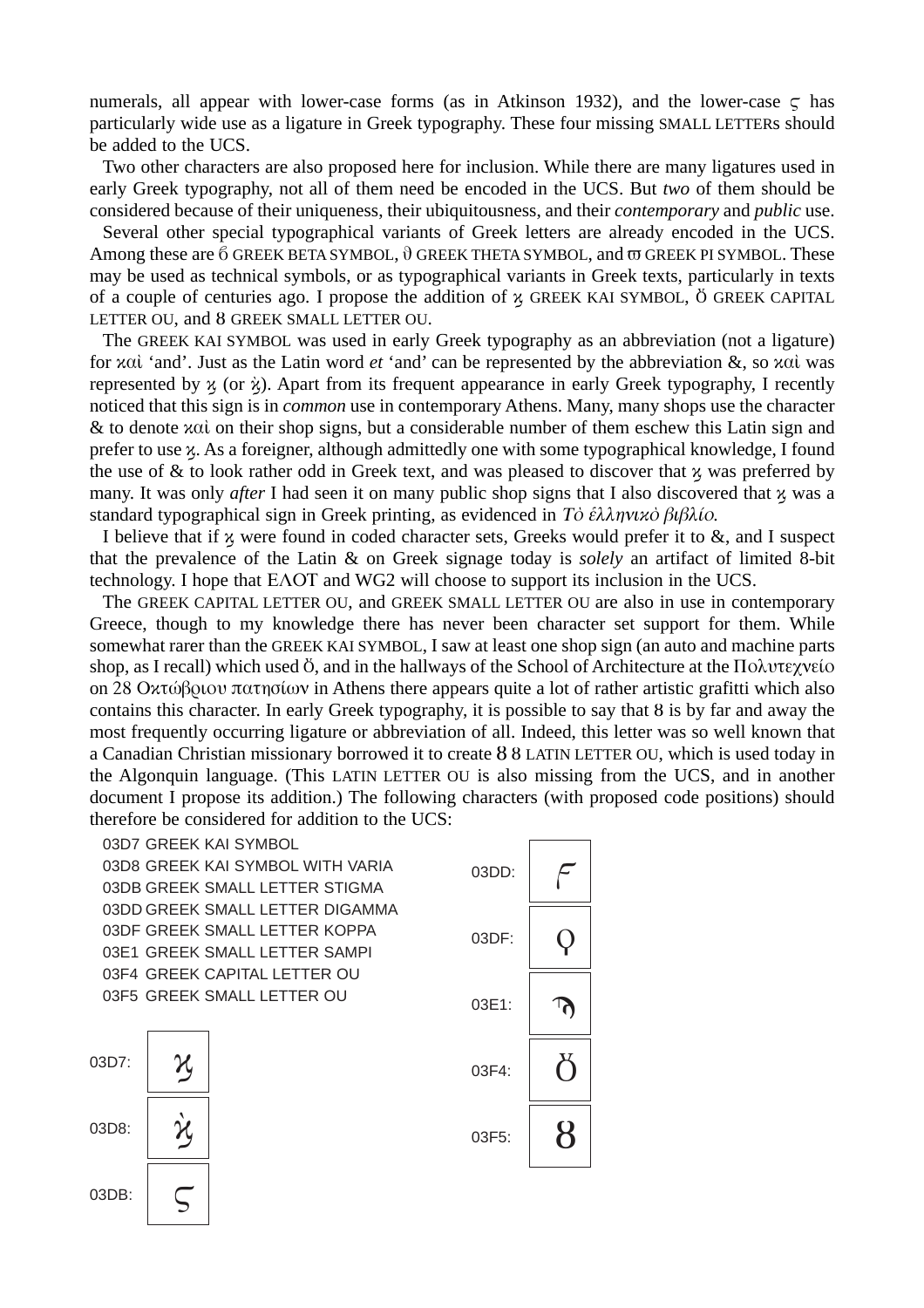# **A. Administrative**

**1. Title** Additional Greek characters for the UCS **2. Requester's name** Michael Everson, EGT (WG2 member for Ireland) **3. Requester type** Expert contribution **4. Submission date** 1998-05-25 **5. Requester's reference 6a. Completion** This is a complete proposal. **6b. More information to be provided?** No

# **B. Technical -- General**

**1a. New script? Name?** No. **1b. Addition of characters to existing block? Name?** Yes. Greek Symbols and Coptic **2. Number of characters** 8 **3. Proposed category** Category A **4. Proposed level of implementation and rationale** Level 1 noncombining characters. **5a. Character names included in proposal?** Yes **5b. Character names in accordance with guidelines?** Yes **5c. Character shapes reviewable?** Yes (see above) **6a. Who will provide computerized font?** Michael Everson, Everson Gunn Teoranta **6b. Font currently available?** Yes **6c. Font format?** TrueType **7a. Are references (to other character sets, dictionaries, descriptive texts, etc.) provided?** Yes. ISO 5428:1984 **7b. Are published examples (such as samples from newspapers, magazines, or other sources) of use of proposed characters attached?** Hardcopy is provided for WG2 distribution. http://www.indigo.ie/egt/standards/iso10646/pdf/iso-5428.pdf **8. Does the proposal address other aspects of character data processing?** No, there aren't any.

# **C. Technical -- Justification**

**1. Contact with the user community?**